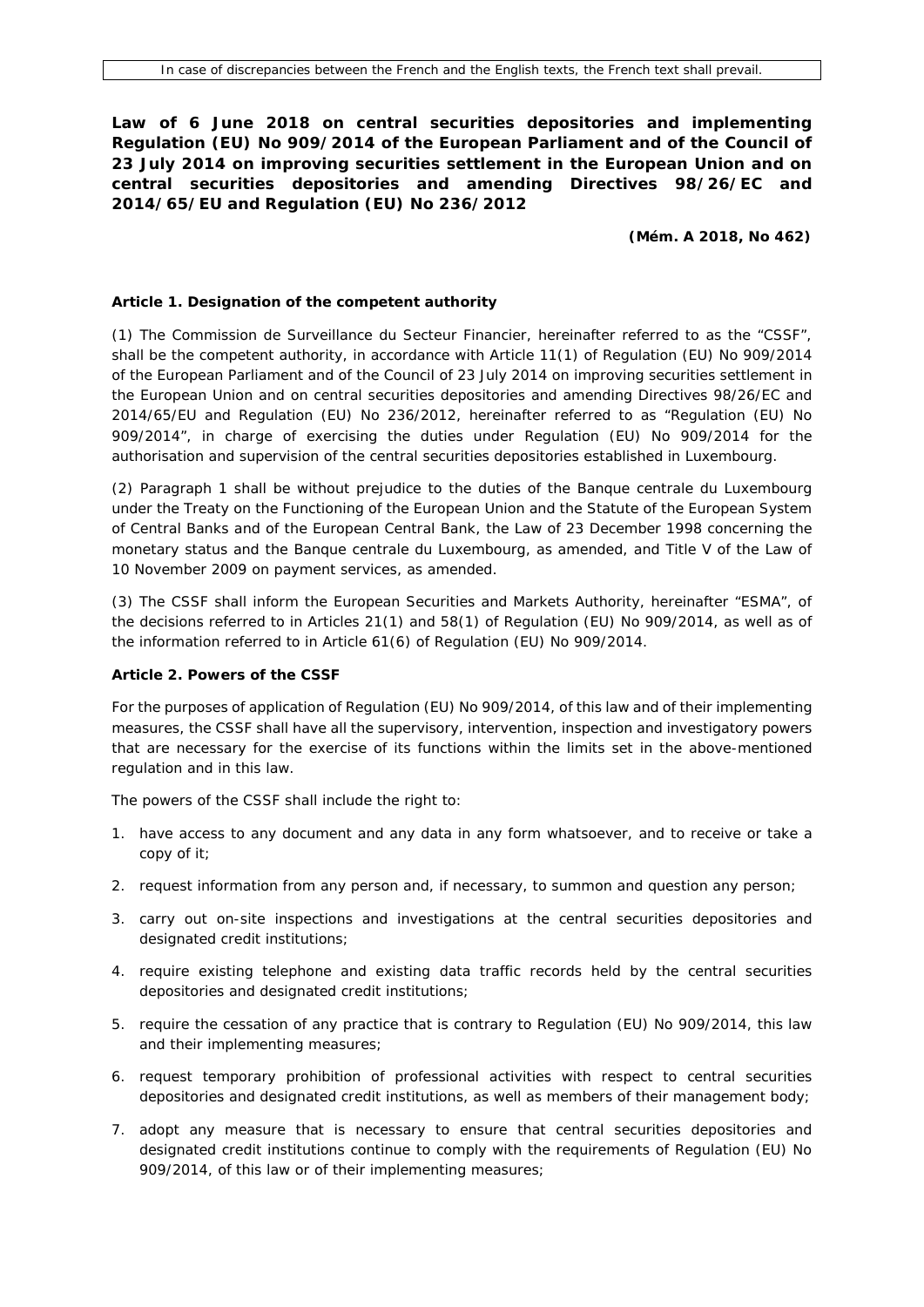8. refer information to the State Prosecutor for criminal prosecution.

# **Article 3. Internal reporting of infringements**

(1) Central securities depositories and designated credit institutions shall have in place appropriate procedures for their employees to report internally, through a specific, independent and autonomous channel, potential or actual infringements of Regulation (EU) No 909/2014, this law or their implementing measures. Such a channel may also be provided through arrangements provided for by social partners.

(2) The procedures, channels or arrangements referred to in paragraph 1 shall include at least:

- 1. appropriate protection for employees of central securities depositories and designated credit institutions who report potential or actual infringements committed within the institution against retaliation, discrimination or other types of unfair treatment at a minimum;
- 2. protection of personal data concerning both the person who reports the potential or actual infringements and the natural person who is allegedly responsible for an infringement, in compliance with the Law of 2 August 2002 on the protection of individuals with regard to the processing of personal data, as amended;
- 3. protection of the identity of both the person who reports the infringements referred to in paragraph 1 and the natural person who is allegedly responsible for an infringement, at all stages of the procedures, unless such disclosure is required by or in accordance with a law.

## **Article 4. Reporting of infringements to the CSSF**

(1) The CSSF shall establish effective mechanisms to allow reporting of potential or actual infringements of Regulation (EU) No 909/2014, this law or their implementing measures to the CSSF.

- (2) The mechanisms referred to in paragraph 1 shall include at least:
- 1. specific procedures for the receipt and investigation of reports on potential or actual infringements and their follow-up, including the establishment of secure communication channels for such reports;
- 2. appropriate protection for employees of central securities depositories and designated credit institutions who report potential or actual infringements committed within the institution against retaliation, discrimination or other types of unfair treatment at a minimum;
- 3. protection of personal data concerning both the person who reports the potential or actual infringements and the natural person who is allegedly responsible for an infringement, in compliance with the Law of 2 August 2002 on the protection of individuals with regard to the processing of personal data, as amended;
- 4. protection of the identity of both the person who reports the infringements referred to in paragraph 1 and the natural person who is allegedly responsible for an infringement, at all stages of the procedures, unless such disclosure is required by or in accordance with a law.

## **Article 5. Administrative sanctions and other administrative measures**

(1) The CSSF may impose the administrative sanctions and take the administrative measures provided for in paragraph 2 where:

- 1. a natural or legal person provides services referred to in Sections A, B and C of the annex to Regulation (EU) No 909/2014, without complying with the provisions set out under Articles 16, 25 and 54 of said Regulation;
- 2. a natural or legal person has obtained the authorisation required under Articles 16 and 54 of Regulation (EU) No 909/2014 by making false statements or by any other unlawful means, as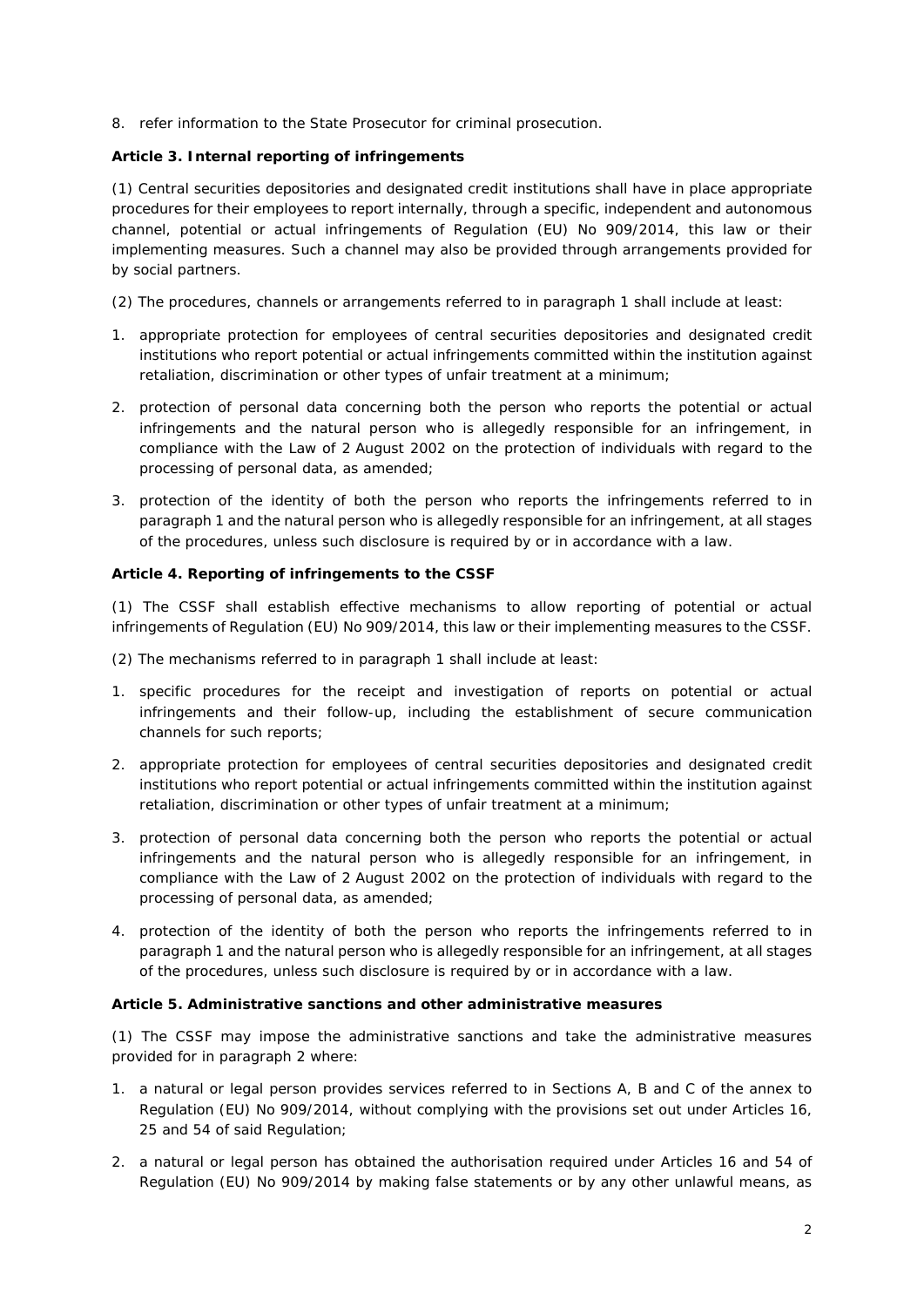provided for in point (b) of Article 20(1) and in point (b) of Article 57(1) of Regulation (EU) No 909/2014;

- 3. a central securities depository does not hold the required capital, thus infringing Article 47(1) of Regulation (EU) No 909/2014;
- 4. a central securities depository does not comply with the organisational requirements, thus infringing Articles 26 to 30 of Regulation (EU) No 909/2014;
- 5. a central securities depository does not comply with the conduct of business rules, thus infringing Articles 32 to 35 of Regulation (EU) No 909/2014;
- 6. a central securities depository does not comply with the requirements for central securities depository services, thus infringing Articles 37 to 41 of Regulation (EU) No 909/2014;
- 7. a central securities depository does not comply with the prudential requirements, thus infringing Articles 43 to 47 of Regulation (EU) No 909/2014;
- 8. a central securities depository does not comply with the requirements for central securities depository links, thus infringing Article 48 of Regulation (EU) No 909/2014;
- 9. a central securities depository abusively refuses to grant different types of access, thus infringing Articles 49 to 53 of Regulation (EU) No 909/2014;
- 10. a designated credit institution does not comply with the specific prudential requirements related to credit risks, thus infringing Article 59(3) of Regulation (EU) No 909/2014;
- 11. a designated credit institution does not comply with the specific prudential requirements related to liquidity risks, thus infringing Article 59(4) of Regulation (EU) No 909/2014;
- 12. a central securities depository or a designated credit institution fails to comply with its requirement to have in place appropriate procedures for its employees to internally report potential or actual infringements of Regulation (EU) No 909/2014, this law or their implementing measures, thus infringing Article 3.

(2) In the cases referred to in paragraph 1, the CSSF may impose the following administrative sanctions and take the following administrative measures against central securities depositories and designated credit institutions, against the members of their management body, against any other person who effectively controls their business as well as any other person responsible for an infringement:

- 1. a public statement which indicates the person responsible for the infringement and the nature of the infringement in accordance with Article 62 of Regulation (EU) No 909/2014;
- 2. a warning;
- 3. a reprimand;
- 4. the withdrawal of the authorisations granted under Article 16 or 54 of Regulation (EU) No 909/2014, in accordance with Article 20 or 57 of said Regulation;
- 5. a temporary or, for repeated serious infringements, a permanent ban against any member of the management body of the central securities depository or designated credit institution or any other natural person, who is held responsible, from exercising management functions in the central securities depository or designated credit institution;
- 6. administrative fines of a maximum amount corresponding to twice the amount of the profit gained as a result of the infringement where this profit can be determined;
- 7. in respect of a natural person, maximum administrative fines of up to EUR 5,000,000;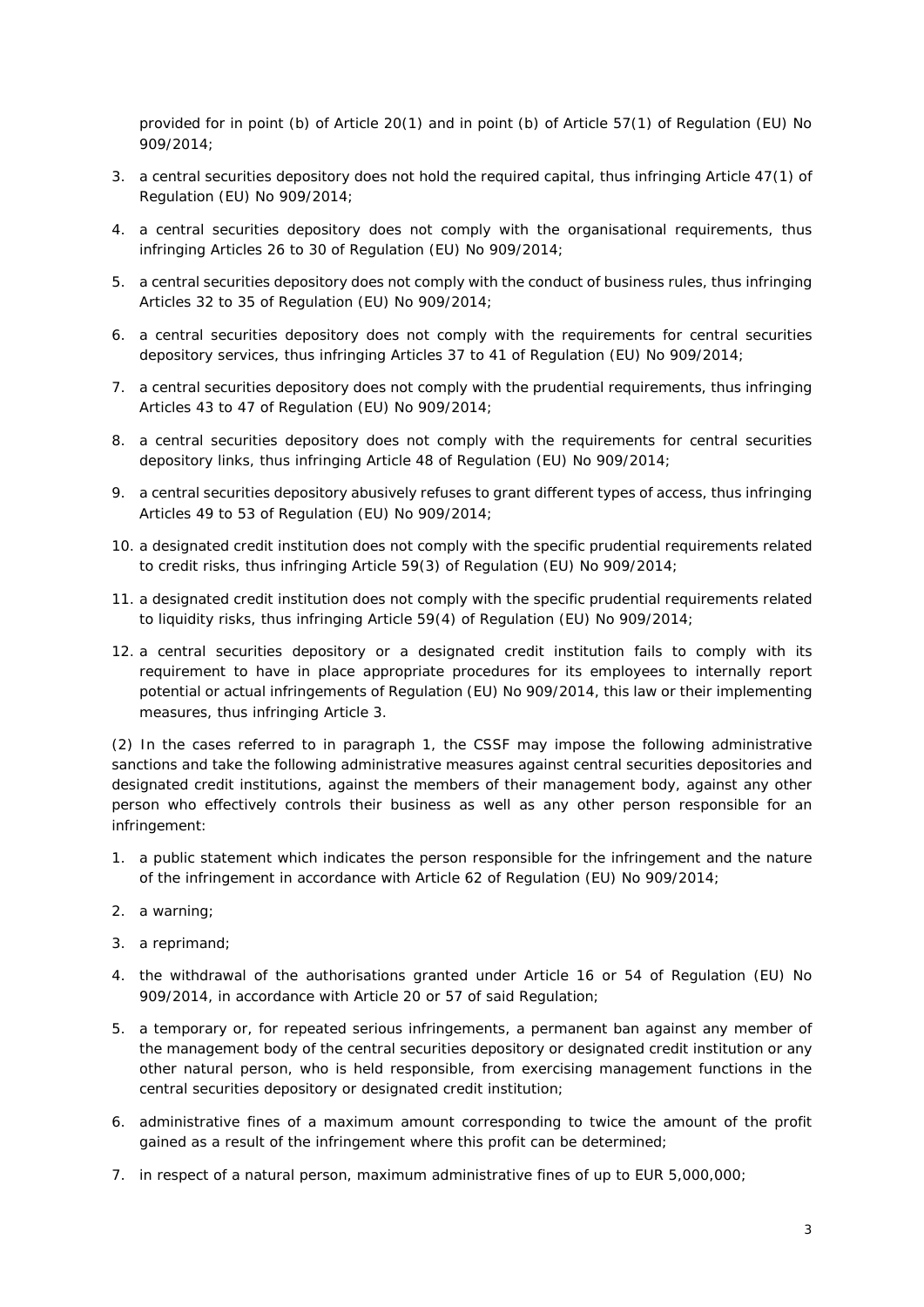8. in the case of a legal person, maximum administrative fines of up to EUR 20,000,000 or 10 % of the total annual turnover of the legal person according to the last available accounts approved by the management body. Where the legal person is a parent undertaking or a subsidiary of the parent undertaking which has to prepare consolidated financial accounts according to Directive 2013/34/EU of the European Parliament and of the Council of 26 June 2013 on the annual financial statements, consolidated financial statements and related reports of certain types of undertakings, amending Directive 2006/43/EC of the European Parliament and of the Council and repealing Council Directives 78/660/EEC and 83/349/EEC, the relevant total annual turnover shall be the total annual turnover or the corresponding type of income according to the relevant accounting directives according to the last available consolidated accounts approved by the management body of the ultimate parent undertaking.

(3) The CSSF may impose an administrative fine of EUR 250 up to EUR 250,000 on those who obstruct application of its supervisory, intervention, inspection and investigatory powers, who do not follow up on its orders given pursuant to point (5) of the second subparagraph of Article 2, who have knowingly given it inaccurate or incomplete information following requests based on Article 2 or who do not comply with the CSSF requirements based on Article 2.

# **Article 6. Effective application of sanctions and exercise of the sanctioning powers by the CSSF**

When determining the type and level of administrative sanctions or other administrative measures, the CSSF shall take into account all relevant circumstances, including, where appropriate:

- 1. the gravity and the duration of the infringement;
- 2. the degree of responsibility of the person responsible for the infringement;
- 3. the financial strength of the person responsible for the infringement, for example as indicated by the total turnover of the responsible legal person or the annual income of the responsible natural person;
- 4. the importance of the profits gained, losses avoided by the person responsible for the infringement or the losses for third parties derived from the infringement, insofar as they can be determined;
- 5. the level of cooperation of the person responsible for the infringement with the CSSF, without prejudice to the need to ensure disgorgement of profits gained or losses avoided by that person;
- 6. previous infringements by the person responsible for the infringement.

# **Article 7. Publication of administrative sanctions and other administrative measures**

(1) The CSSF shall publish on its website any decision imposing an administrative sanction or other administrative measure for an infringement of Regulation (EU) No 909/2014 without undue delay after the person sanctioned is informed of that decision. The publication shall include at least information on the type and nature of the infringement and the identity of the natural or legal person on whom the sanction has been imposed.

Where the decision to impose a sanction or other measure is subject to an appeal, the CSSF shall, without undue delay, also publish on its website information on the appeal status and outcome thereof. Moreover, any decision annulling a previous decision to impose a sanction or a measure shall also be published.

Where the publication of the identity of the legal persons or of the personal data of the natural persons is considered by the CSSF to be disproportionate following a case-by-case assessment conducted on the proportionality of the publication of such data, or where publication jeopardises the stability of financial markets or an ongoing investigation, the CSSF shall: